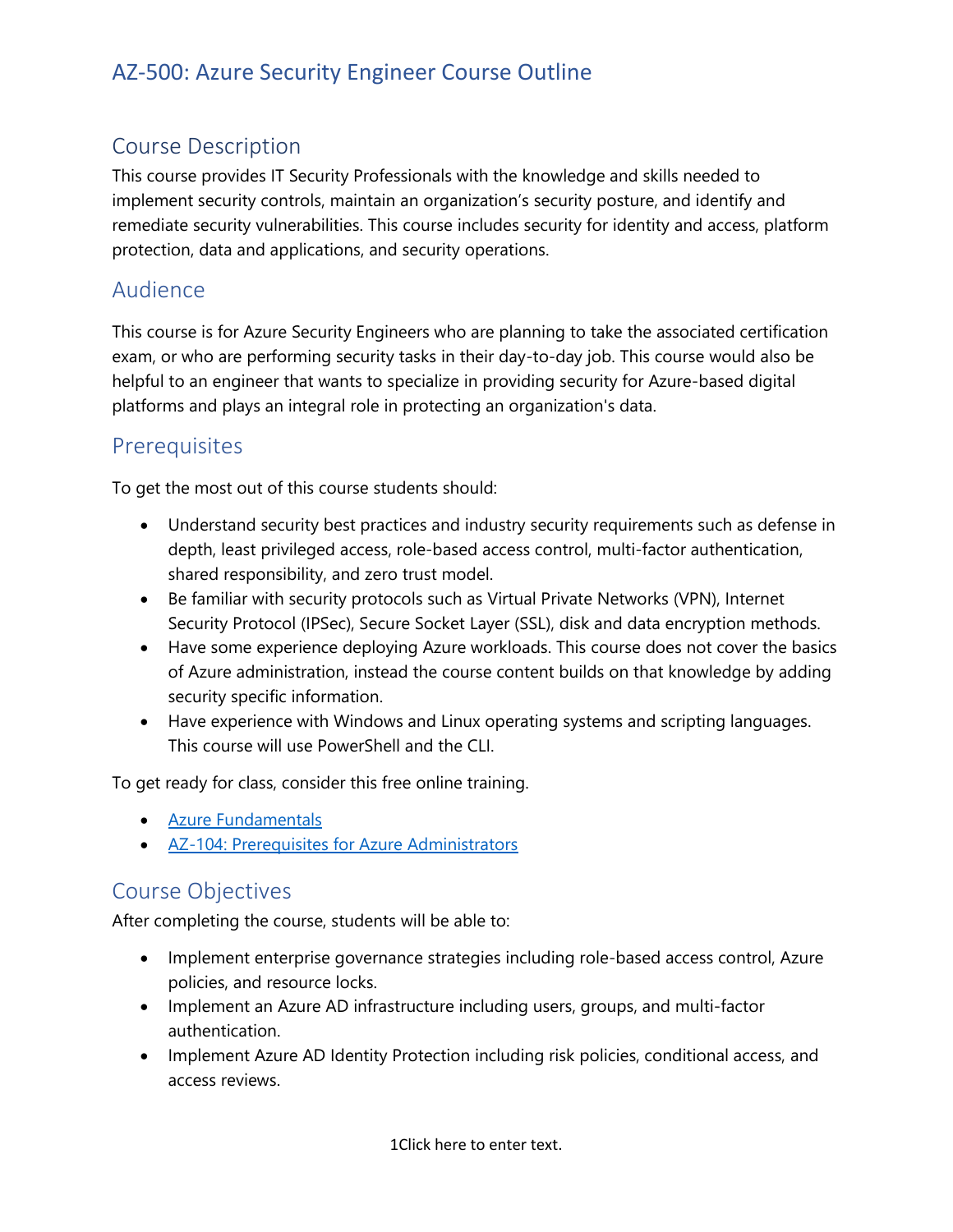- Implement Azure AD Privileged Identity Management including Azure AD roles and Azure resources.
- Implement Azure AD Connect including authentication methods and on-premises directory synchronization.
- Implement perimeter security strategies including Azure Firewall.
- Implement network security strategies including Network Security Groups and Application Security Groups.
- Implement host security strategies including endpoint protection, remote access management, update management, and disk encryption.
- Implement container security strategies including Azure Container Instances, Azure Container Registry, and Azure Kubernetes.
- Implement Azure Key Vault including certificates, keys, and secrets.
- Implement application security strategies including app registration, managed identities, and service endpoints.
- Implement storage security strategies including shared access signatures, blob retention policies, and Azure Files authentication.
- Implement database security strategies including authentication, data classification, dynamic data masking, and always encrypted.
- Implement Azure Monitor including connected sources, log analytics, and alerts.
- Implement Azure Security Center including policies, recommendations, and just in time virtual machine access.
- Implement Azure Sentinel including workbooks, incidents, and playbooks.

### Course Outline

### Lesson 01 - Azure Active Directory

- Azure AD Features
- Azure AD vs AD DS
- Roles for Azure AD
- Azure AD Domain Services
- Azure AD Users
- Azure AD Groups
- Azure MFA Concepts
- Enabling MFA
- MFA Settings
- Demonstrations (Navigating Azure, Users and Groups, MFA)

### Lesson 02 – Azure AD Identity Protection

- Azure AD Identity Protection Features
- Risk Events
- User Risk Policy
- Sign-in Risk Policy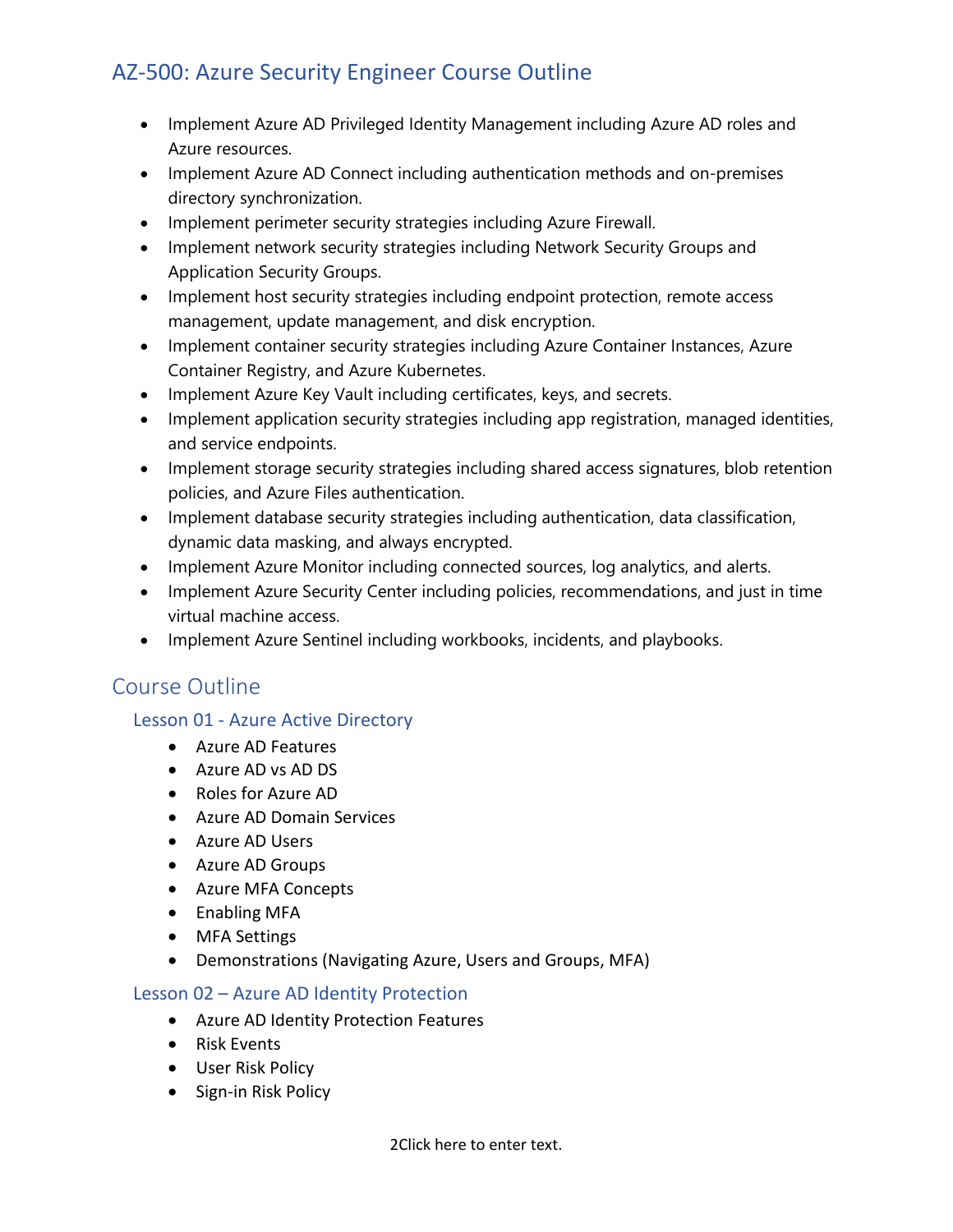- Azure AD Conditional Access
- Conditional Access Conditions
- Access Reviews
- Demonstration (Azure AD Identity Protection)
- Lab 04 MFA, Conditional Access, Identity Protection

#### Lesson 03 – Enterprise Governance Security

- Shared Responsibility Model
- Azure Cloud Security Advantages
- Azure Hierarchy
- Azure Policies
- Azure RBAC
- Azure RBAC vs Azure Policies
- Built-in Roles for Azure
- Resource Locks
- Azure Blueprints
- Azure Subscription Management
- Demonstrations (RBAC, Resource Locks)
- $\bullet$  Lab 01 RBAC
- Lab 02 Azure Policy
- Lab 03 Resource Manager Locks

#### Lesson 04 – Azure AD Privileged Identity Management

- Zero Trust model
- Identity Management
- Azure AD Privileged Identity Management
- PIM Scope
- PIM Onboarding
- PIM Configuration Settings
- PIM Workflow
- Demonstration (PIM)
- Lab 05 PIM

#### Lesson 05 – Hybrid Identity

- Azure AD Connect
- Authentication Options
- Password Hash Synchronization (PHS)
- Pass-through Authentication (PTA)
- Federation with AD
- Password Writeback
- Authentication Decision Tree
- Lab 06 Implement Directory Synchronization

3Click here to enter text.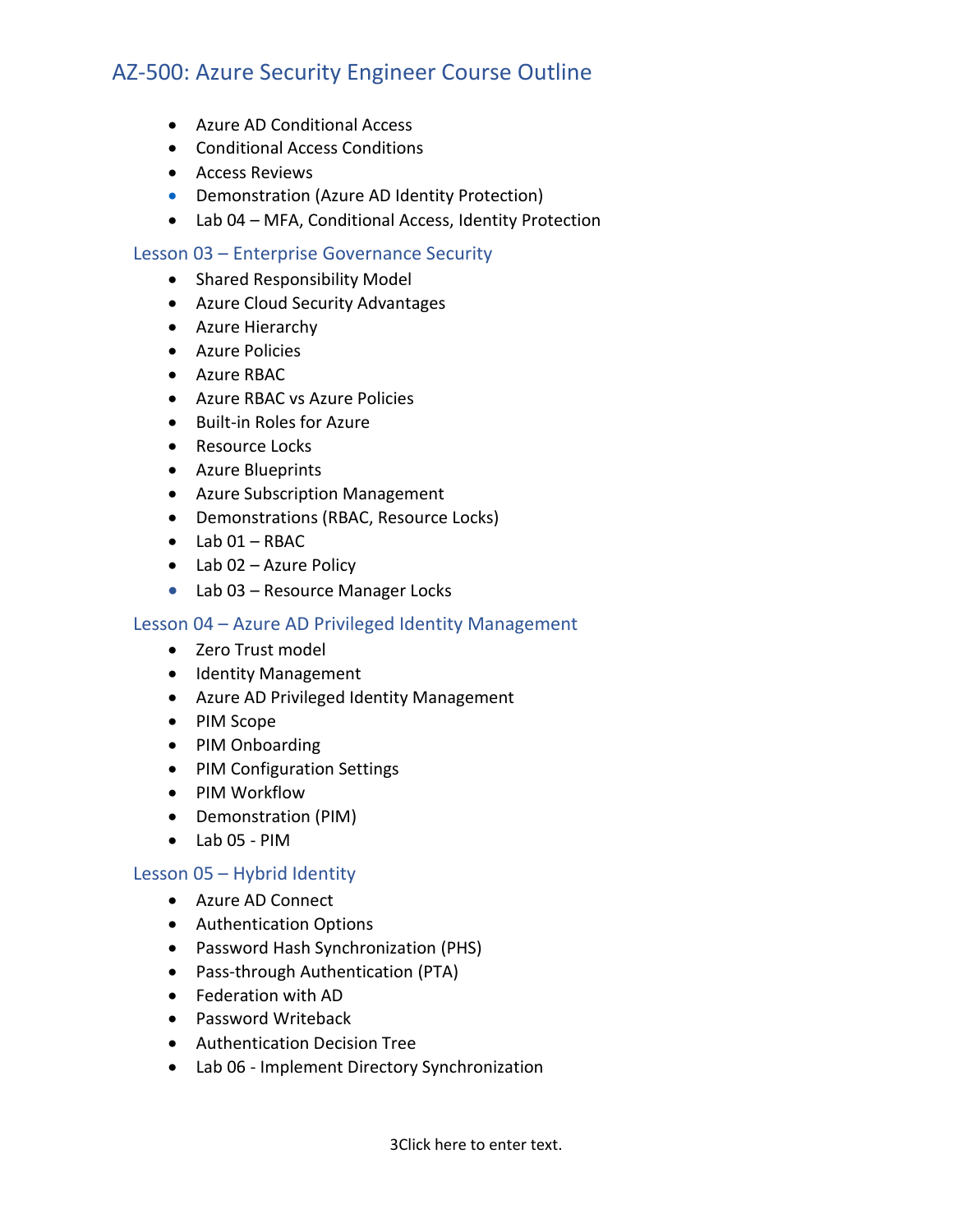## Module 02: Implement Platform Protection

### Lesson 01 – Perimeter Security

- Defense in Depth
- Virtual Network Security
- Distributed Denial of Service
- DDoS Implementation
- Azure Firewall Features
- Firewall Implementation
- VPN Forced Tunneling
- Demonstrations (VNet Peering, Azure Firewall)
- Lab 08 Azure Firewall

### Lesson 02 – Network Security

- Network Security Groups (NSG)
- NSG Implementation
- Application Security Groups
- Service Endpoints and Private Links
- Azure Application Gateway
- Web Application Firewall
- Azure Front Door
- UDRs and NVAs
- ExpressRoute
- Demonstrations: (Storage Endpoints, Network Security Groups, Application Security Groups, Front Door)
- Lab 07 Network and Application Security Groups

### Lesson 03 - Host Security

- Endpoint Protection
- Privileged Access Workstations
- Virtual Machine Templates
- Remote Access Management
- Update Management
- Disk Encryption
- Windows Defender
- Security Center Host Recommendations
- Securing Azure Workloads
- Demonstrations (Bastion, VM updates, VM extensions, Disk Encryption, RDP connections (optional), SSH connections (optional))

### Lesson 04 – Container Security

- Containers
- ACI Security
- Azure Container Instances (ACI)

4Click here to enter text.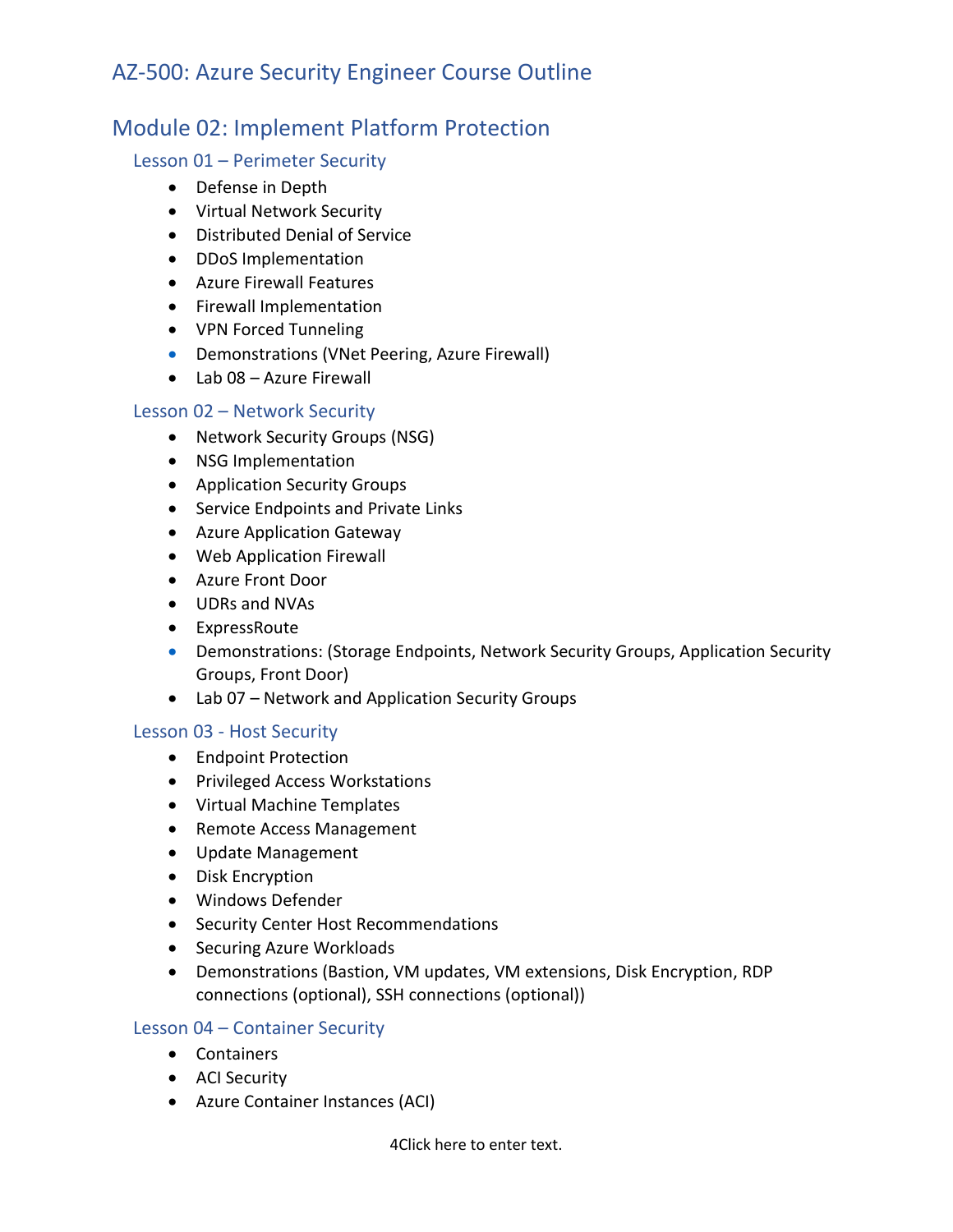- Azure Container Registry (ACR)
- ACR Authentication
- Azure Kubernetes Service (AKS)
- AKS Terminology
- AKS Architecture
- AKS Networking
- AKS Storage
- AKS and Active Directory
- Lab 09 Configuring and Securing ACR and AKS

### Module 03: Data and Applications

#### Lesson 01 - Azure Key Vault

- Azure Key Vault Features
- Key Vault Access
- Key Vault Example
- Key Vault Certificates
- Key Vault Keys
- Customer Managed Keys
- Key Vault Secrets
- Key Vault Rotation
- Demonstrations (Create a Key Vault, Settings, Access Policies)

#### Lesson 02 - Application Security

- Microsoft Identity Platform
- Azure AD Application Scenarios
- App Registration
- Microsoft Graph Permissions
- Managed Identities
- Web App certificates
- Demonstration (App registration)
- Lab 10 Key Vault and App Registration

#### Lesson 03 - Storage Security

- Data Sovereignty
- Azure Storage Access
- Shared Access Signatures
- Azure AD Storage Authentication
- Storage Service Encryption
- Blob Data Retention Policies
- Azure File Authentication
- Secure Transfer Required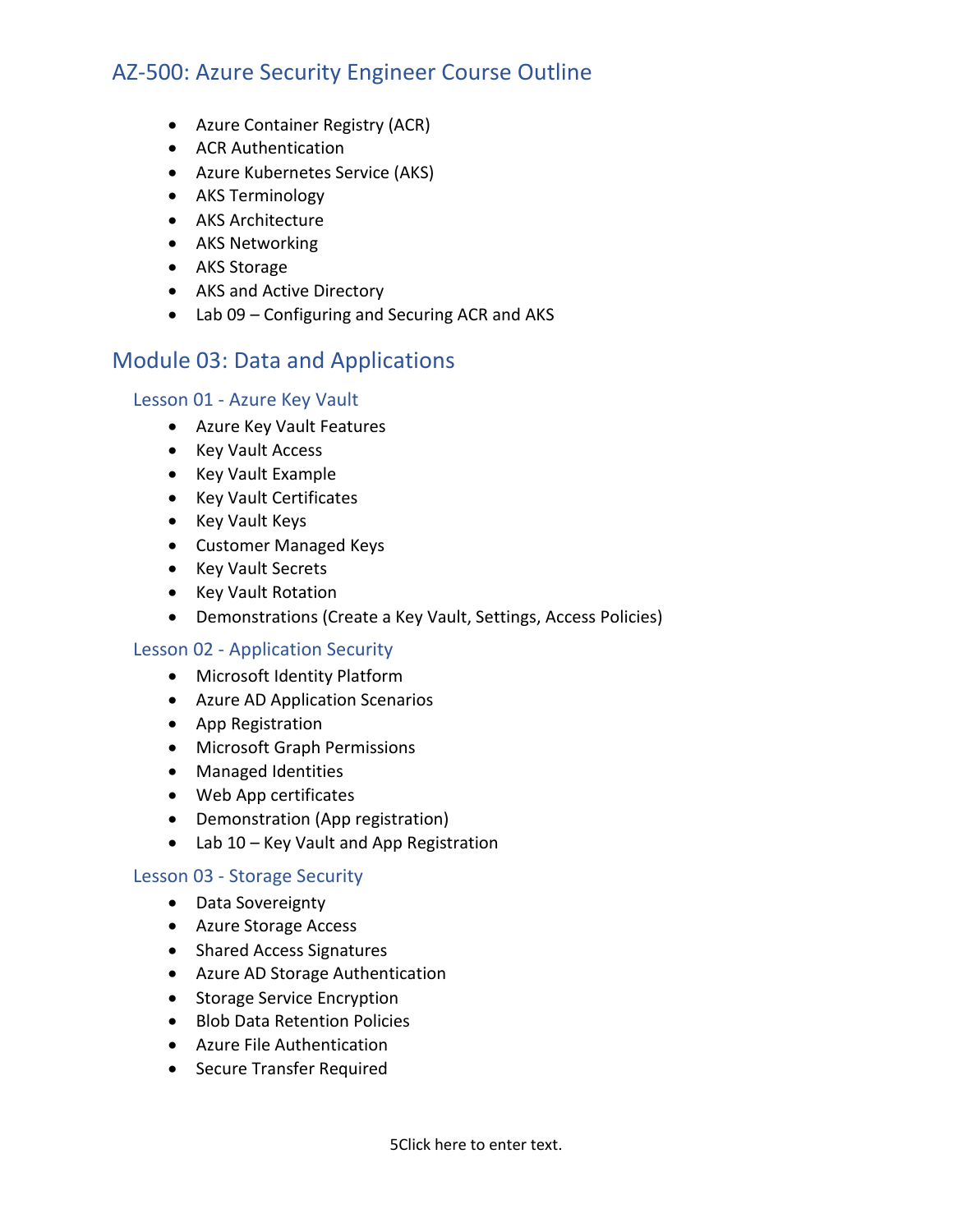- Demonstrations (SAS, Storage Explorer Key Rollover, Blob Storage Access Policies, AD Authentication, Storage Endpoints (optional))
- Lab 12 Service Endpoints and Securing Storage

### Lesson 04 - SQL Database Security

- SQL Database Authentication
- SQL Database Firewalls
- Database Auditing
- Data Discovery and Classification
- Vulnerability Assessment
- Advanced Threat Protection (ATP)
- Dynamic Data Masking (DDM)
- Transparent Data Encryption (TDE)
- Always Encrypted (AE)
- Demonstrations (SQL DB diagnostics, Advanced Data Security, AD Authentication)
- Lab 11 Securing Azure SQL Database

### Module 04: Manage Security Operations

#### Lesson 01 - Azure Monitor

- Azure Monitor
- Metrics and Logs
- Log Analytics
- Connected Sources
- Azure Monitor Alerts
- Diagnostic Logging
- Demonstration (Alerts, Log Analytics)
- Lab 13 Azure Monitor

#### Lesson 02 - Azure Security Center

- Cyber Kill Chain
- Azure Security Center
- Security Center Policies
- Security Center Recommendations
- Secure Score
- Brute Force Attacks
- Just in Time Virtual Machine Access
- Demonstrations (Recommendations, Policies, Regulatory Compliance)
- Lab 14 Azure Security Center

### Lesson 03 - Azure Sentinel

- Azure Sentinel
- Data Connections